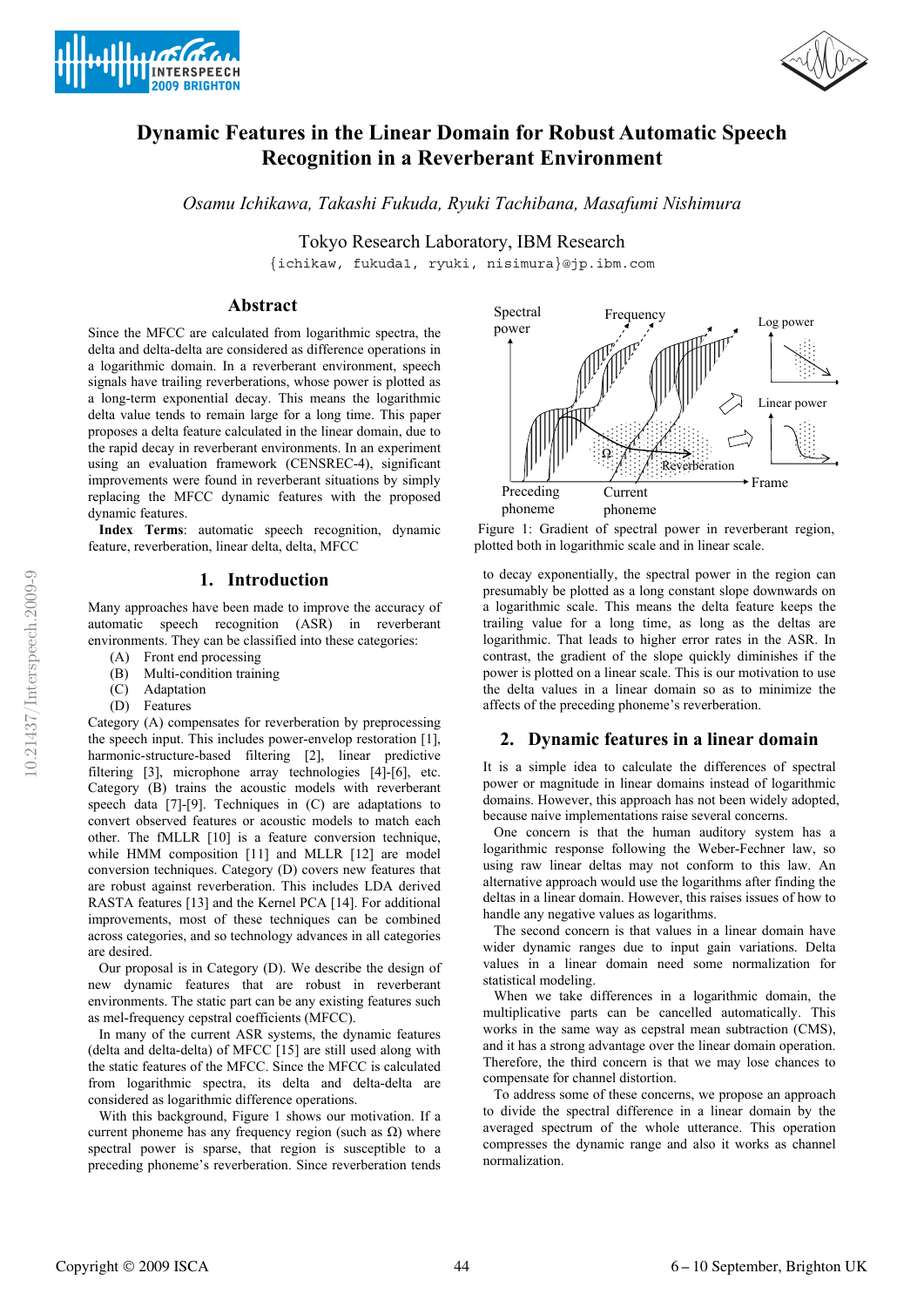### **2.1. Linear delta feature**

Figure 2 shows the base process to generate the linear delta feature proposed.

Firstly, delta spectrum is calculated in a linear domain as Equation (1):

$$
\Delta s_{t} = \frac{\sum_{\theta=1}^{\Theta} \theta(s_{t+\theta} - s_{t-\theta})}{2 \sum_{\theta=1}^{\Theta} \theta^{2}},
$$
\n(1)

where  $s<sub>i</sub>$  is magnitude of the observed spectrum in the t-th frame. It is non-mel and non-logarithmic. The next step is Mel-Filter Bank (Mel-FB) analysis. It accumulates the delta spectrum at each bin with associated triangular weight *W* in the bank. This outputs the values in the bank as a mel-delta spectrum  $\Delta S$ , in Equation (2):

$$
\Delta S_t(l) = \sum_k W(k, l) \cdot \Delta S_t(k) \tag{2}
$$

Unlike MFCC, we do not use logarithm for the Mel-FB.

This paper proposes normalization with an averaged melspectrum  $\overline{S}$  as Equation (3):

$$
\Delta \hat{S}_t = \frac{\Delta S_t}{\overline{S}} \,. \tag{3}
$$

 $\overline{S}$  can be calculated as Equation (4) by averaging melspectrums  $S_{\perp}$  of the utterance.  $N$  is the number of frames. For a real-time system, this can be implemented as a running update.

$$
\overline{S} = \frac{1}{N} \sum_{t=1}^{N} S_t \tag{4}
$$

Finally, DCT is performed to output the linear delta feature  $\Delta C$ , using Equation (5):

$$
\Delta C_t = DCT(\Delta \hat{S}_t). \tag{5}
$$

#### *2.1.1. Justification*

The delta MFCC is based on the differences in the logarithmic domain as shown in Equation (6):

$$
\Delta(MFCC)_t = \Delta(DCT(\log(S_t))) = DCT(\Delta(\log(S_t)))
$$
 (6)  
The inner term can be approximated as Equation (7):

$$
\Delta(\log(S_t)) \approx \frac{\partial}{\partial S} \log(S_t) \cdot \Delta S_t = \frac{\Delta S_t}{S_t} \,. \tag{7}
$$

It should be noted that right hand sides of Equations (3) and (7) are very similar. In Equation (3), the averaged spectrum  $\overline{S}$ is used instead of the instantaneous spectrum  $S<sub>t</sub>$ . This means the proposed linear delta feature derived from Equation (3)

has relatively smaller values than the delta MFCC derived from Equation (7) in the reverberation region, where the instantaneous spectral magnitude is relatively small.

If we introduce the channel transfer function *F* and melspectrum of the source signal  $X$ , Equations (3) and (7) can be re-written as Equations (8) and (9), respectively, showing both implementations include channel normalization.

$$
\Delta \hat{S}_t = \frac{\Delta S_t}{\overline{S}} = \frac{\Delta (FX_t)}{F\overline{X}} = \frac{\Delta X_t}{\overline{X}}.
$$
\n(8)

$$
\Delta(\log(S_t)) \approx \frac{\Delta S_t}{S_t} = \frac{\Delta(FX_t)}{FX_t} = \frac{\Delta X_t}{X_t}.
$$
\n(9)

#### **2.2. Linear delta-delta feature**

The process for the linear delta-delta features proposed in this paper is straightforward extension of the linear delta feature discussed in Section 2.1.

Equations (10) to (13) and Figure 3 show the base process for the linear delta-delta features of ΔΔ*C*, proposed in this paper.

$$
\Delta \Delta s_{t} = \frac{\sum_{\theta=1}^{\Theta} \theta(\Delta s_{t+\theta} - \Delta s_{t-\theta})}{2\sum_{i=1}^{\Theta} \theta^{2}}.
$$
\n(10)

$$
\Delta \Delta S_t(t) = \sum_{k} \mathcal{W}(k, t) \cdot \Delta \Delta s_t(k) \tag{11}
$$

$$
\Delta \Delta \hat{S}_t = \frac{\Delta \Delta S_t}{\overline{S}}.
$$
\n(12)

$$
\Delta \Delta C_t = DCT(\Delta \Delta \hat{S}_t). \tag{13}
$$

#### **2.3. Optional logarithmic compression**

For the delta feature, we use Equation (3) without logarithmic compression in our primary approach, because Equations (3) and (7) have similar forms. As an optional proposal, we can use logarithmic compression with Equation (14) replacing Equation (3). The logarithm is modified so to continuously use negative and positive values. The additional procedures including Equation (5) are the same.

$$
\Delta \hat{S}_t = \begin{cases}\n\log\left(\frac{\Delta S_t}{\overline{S}} + 1\right) & \text{if } \Delta S_t \ge 0 \\
-\log\left(-\frac{\Delta S_t}{\overline{S}} + 1\right) & \text{otherwise}\n\end{cases}
$$
\n(14)

Likewise, the linear delta-delta feature based on Equation (12) can be compressed with the modified logarithm as with Equation (14).



Figure 2: *Proposed linear delta feature.*



Figure 3: *Proposed linear delta-delta feature.*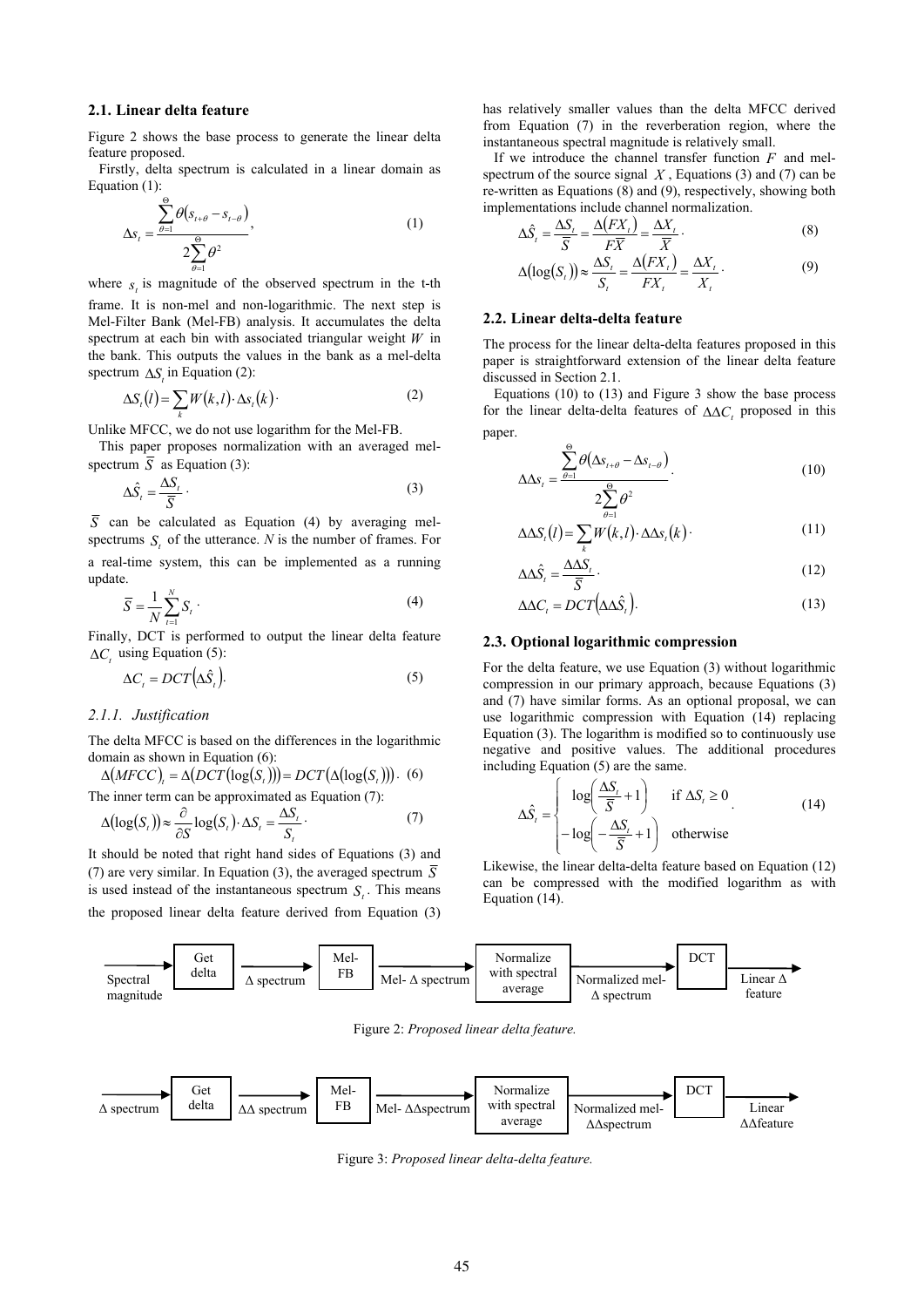# **3. Experiments**

CENSREC-4 was used for the evaluation. This is a common evaluation framework for distant-talking speech recognition under reverberant environments [16][17]. It contains testing data and training data with program scripts to generate acoustic models using HTK [18].

In CENSREC-4, clean speech data was recorded with a close-talk microphone in a sound-proof chamber and impulse responses were recorded in eight kinds of rooms. Then, reverberant speech data was simulated by the convolution of the data. The reverberation times of the rooms vary from 0.05 sec to 0.75 sec.

CENSREC-4 defines two training types, clean and multicondition. In clean training, the acoustic model is trained with non-reverberant speech data, which was prepared without convoluting impulse responses. Multi-condition training uses reverberant speech data with four kinds of room impulse responses out of eight possible kinds. The training data consists of 8,440 utterances spoken by 110 subject speakers (55 females and 55 males).

The testing data is prepared in two ways, non-reverberant and reverberant. Our main interest is in reverberant testing data, which is convolved with eight kinds of room impulse responses. Test Set A is for closed evaluations using the four room impulse responses used in the training data. Test Set B is for open evaluation using the remaining four room impulse responses. Each testing data set consists of 4,004 utterances spoken by 104 subject speakers (52 females and 52 males). The task is connected digit recognition in Japanese.

The feature parameter of the baseline system uses 39 dimension feature vectors that consist of 12-dimension MFCC, 12-dimension delta MFCC, 12-dimension delta-delta MFCC, and one dimension each for log-power, delta log-power, and delta-delta log-power. The analysis conditions were preemphasis, Hamming windows, 25-ms frame lengths, 10-ms

frame shifts. As a baseline, CENSREC-4 does not use CMS. In our evaluation, a front-end program output various types of features to be tested, but the backend process for the acoustic models was unchanged. In the HMM, the 18 phonemes for digits have 5 states with 20 Gaussian mixtures each. Silence has 5 states and the short pause has 3 states with 36 Gaussian mixtures for each state.

### **3.1. Preliminary experiment using simplified feature combinations**

In order to measure the advantages of the proposed linear delta feature, evaluations using simplified combinations of features were performed for the CENSREC-4 data. Both the training and testing data were converted to the features with the following combinations:

- 12-dimension MFCC (static only).
- 12-dimension MFCC and 12-dimension delta MFCC.
- 12-dimension MFCC and the proposed 12-dimension linear delta feature (without logarithmic compression).

No power features were used together. For the approximation, the averaged mel-spectrum  $\overline{S}$  was calculated using all of the frames for each utterance file, regardless of speech or nonspeech segments.

It should be noted that the static part is common to all cases and the dynamic parts including delta MFCC and the linear delta feature have their inherent channel normalizations, as we discussed in Section 2.1.1.

Table 1 shows the evaluation results. With reverberant testing data, the trial with only static the MFCC feature shows very poor performance, especially in the clean training down to 18.1%. Introducing the delta MFCC features improves to 35.3%, but that may be inadequate. Introducing the proposed linear delta feature shows impressive improvement up to 59.2%. It also shows significant improvement in multicondition training.

Table 1. *Results of preliminary experiments using simplified feature combinations with the CENSREC-4 data. Test Set A is for matched reverberation and Test Set B is for un-matched reverberation* 

| (% STRING Recognition rate)    |                                  |             | mfcc 12 dim | mfcc $12 \dim +$ | mfcc $12 \dim +$<br>delta mfcc 12 dim linear delta 12 dim |
|--------------------------------|----------------------------------|-------------|-------------|------------------|-----------------------------------------------------------|
| Clean<br>training              | Testing without<br>reverberation |             | 87.9        | 96.1             | 95.3                                                      |
|                                | Testing with reverberation       |             | 18.1        | 35.3             | 59.2                                                      |
| Multi<br>condition<br>training | Testing with<br>reverberation    | Test Set A  | 57.8        | 79.6             | 83.4                                                      |
|                                |                                  | Test Set B  | 38.8        | 64.1             | 79.6                                                      |
|                                |                                  | A+B Average | 48.3        | 71.9             | 81.5                                                      |

Table 2. *CENSREC-4 evaluation results. The baseline is the default 39-dimension features including 12-dimension delta MFCC and 12-dimension delta-delta MFCC. The Proposed 1 column replaces the delta and delta-delta with the proposed linear delta and delta-delta features. The Proposed 2 column adds the optional logarithmic compression*

| (% STRING Recognition rate)    |                                  |             | <b>Baseline</b> | Proposed 1 | Proposed 2 |
|--------------------------------|----------------------------------|-------------|-----------------|------------|------------|
| Clean<br>training              | Testing without<br>reverberation |             | 98.3            | 96.0       | 96.4       |
|                                | Testing with reverberation       |             | 65.2            | 73.1       | 73.8       |
| Multi<br>condition<br>training | Testing with<br>reverberation    | Test Set A  | 80.7            | 82.9       | 83.2       |
|                                |                                  | Test Set B  | 69.6            | 82.5       | 84.1       |
|                                |                                  | A+B Average | 75.2            | 82.7       | 83.7       |